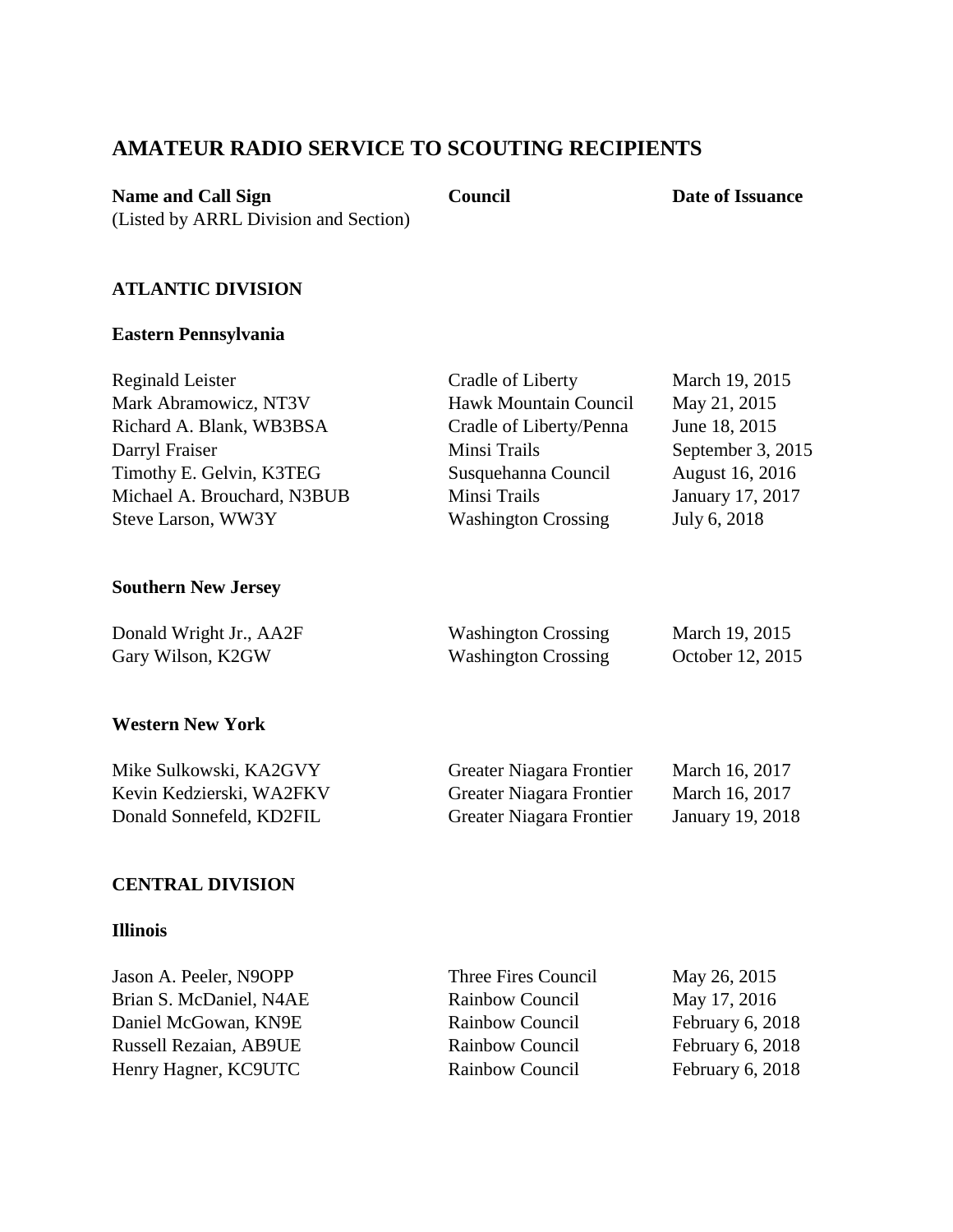## **DAKOTA DIVISION**

### **Minnesota**

| Rich Clem, WØIS     | Northern Star | August 15, 2015        |
|---------------------|---------------|------------------------|
| David Olson, KDØWMW | Northern Star | <b>August 16, 2016</b> |

## **GREAT LAKES DIVISION**

## **Michigan**

| Frank Maynard, NF8M       | <b>Great Lakes Council</b>  | June 17, 2015 |
|---------------------------|-----------------------------|---------------|
| Michael Boensch, W8MKB    | Michigan Crossroads Council | March 6, 2017 |
| Richard Zarczynski, AC8FJ | Michigan Crossroads Council | March 6, 2017 |

# **Ohio**

| Billie Dickson, WB8TRK | Muskingum Valley Council #467 | March 19, 2015   |
|------------------------|-------------------------------|------------------|
| Matthew Murphy, KC8BEW | Muskingum Valley Council      | March 19, 2015   |
| John R. Baddour, KC8KI | Heart of Ohio Council         | October 18, 2016 |

## **HUDSON DIVISION**

# **New York City/Long Island**

| Kenneth Spiegel, KD2DZ                               | Suffolk County Council #404 | July 9, 2015 |
|------------------------------------------------------|-----------------------------|--------------|
| Robert "Bob "Greenberg, W2CYK Suffolk County Council |                             | July 9, 2015 |
| Bruce Streger, WB2ADF                                | Suffolk County Council #404 | May 13, 2016 |

# **Northern New Jersey**

|  | Eric M. Deutchman, WB2LMW |  | Patriots Path Council | June 8, 2015 |
|--|---------------------------|--|-----------------------|--------------|
|--|---------------------------|--|-----------------------|--------------|

### **MIDWEST DIVISION**

## **Missouri**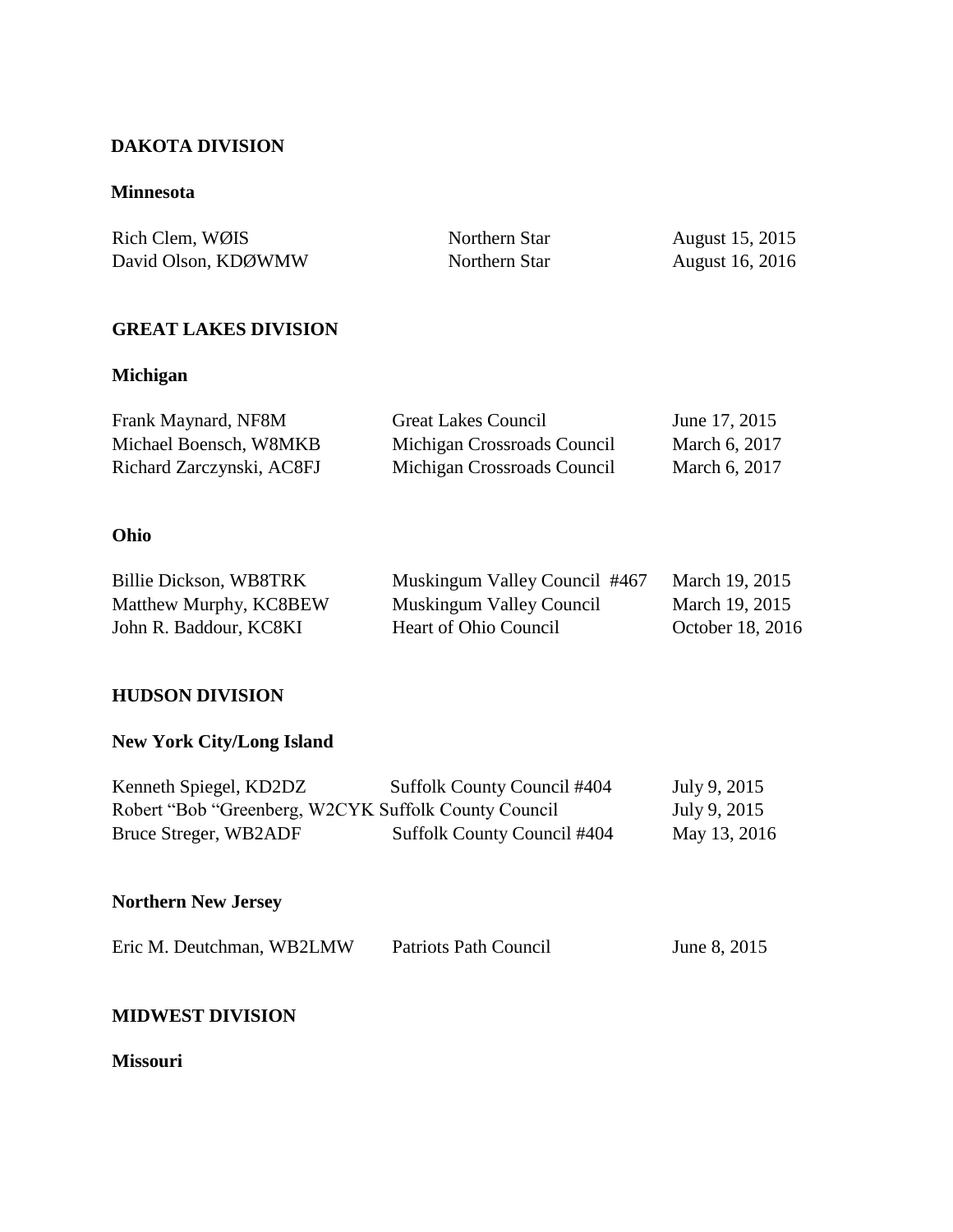| Keith D. Kaiser, WAØTJT<br>Dick Grady, NØJYU            | <b>HOHC</b><br>Greater St. Louis Area Council       | April 10, 2015<br>June 5, 2015  |
|---------------------------------------------------------|-----------------------------------------------------|---------------------------------|
| <b>Nebraska</b>                                         |                                                     |                                 |
| Dudley Allen, KDØNMD                                    | Mid-America Council                                 | December 28, 2017               |
| <b>NEW ENGLAND DIVISION</b>                             |                                                     |                                 |
| <b>Connecticut</b>                                      |                                                     |                                 |
| Douglas Sharfanowich, WA1SFH Connecticut Yankee Council |                                                     | August 15, 2017                 |
| <b>Eastern Massachusetts</b>                            |                                                     |                                 |
| Paul Laconto, W1NP<br>James Palmer, KB1KQW              | Cape Cod & Island Council<br>Yankee Clipper Council | March 6, 2015<br>April 20, 2015 |
| <b>New Hampshire</b>                                    |                                                     |                                 |
| Paul Moore, N1VUI                                       | Daniel Webster Council                              | February 9, 2018                |
| <b>NORTHWESTERN DIVISION</b>                            |                                                     |                                 |
| <b>Eastern Washington</b>                               |                                                     |                                 |
| Mike Tesky, KC7CCK                                      | <b>Blue Mountain</b>                                | March 6, 2017                   |
| Idaho                                                   |                                                     |                                 |
| <b>Elborn Hewett</b>                                    | <b>Grand Teton</b>                                  | August 13, 2015                 |
| <b>Montana</b>                                          |                                                     |                                 |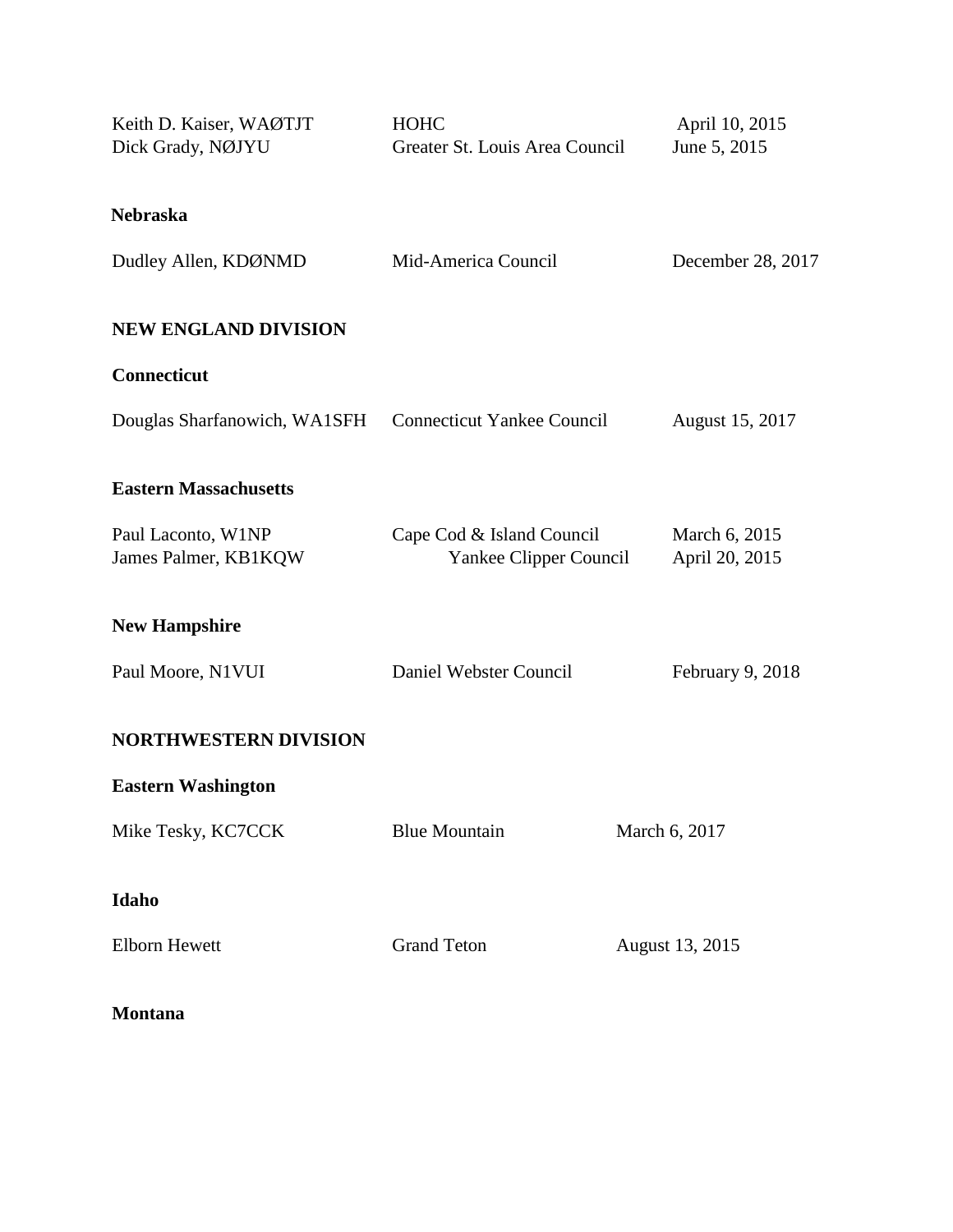| Frank Kisselbach, W7PAQ                     | Montana                              | September 2, 2016  |
|---------------------------------------------|--------------------------------------|--------------------|
|                                             |                                      |                    |
| Oregon                                      |                                      |                    |
| Russ Mickiewicz, N7QR                       | Cascade Pacific                      | September 7, 2016  |
|                                             |                                      |                    |
| <b>Western Washington</b>                   |                                      |                    |
| Phil Sohn                                   | <b>Chief Seattle</b>                 | April 15, 2015     |
|                                             |                                      |                    |
| <b>PACIFIC</b>                              |                                      |                    |
| <b>East Bay</b>                             |                                      |                    |
| William C. Wells, WB6NLL                    | Mt. Diablo Silverado                 | October 21, 2015   |
| Roy Adam, N6FUN                             | Mt. Diablo Silverado                 | May 19, 2016       |
| Dave Shaw, WB6WTM                           | Mt. Diablo Silverado                 | May 9, 2016        |
| <b>Pacific</b>                              |                                      |                    |
| Reed Graham, KK6WZ                          | Pacific Skyline                      | June 22, 2015      |
| Al C. Kaopuiki, WH6CXI                      | Aloha Council                        | September 29, 2015 |
| <b>ROANOKE DIVISION</b>                     |                                      |                    |
| <b>North Carolina</b>                       |                                      |                    |
| Harry Wayne Helms, N4HWH                    | Central NC                           | March 1, 2016      |
| K. Dave Price,<br>Jeffrey K. Parker, WA1WXL | Tuscarora<br>#416 Central NC Council | March 1, 2016      |
| <b>Michael Saviak</b>                       | Tuscarora                            | March 14, 2016     |
| Harry C. Frick, KC4EZN                      | Daniel Boone                         | November 22, 2017  |
| Norman G. Harrill, N4NH                     | Daniel Boone                         | November 22, 2017  |
| <b>South Carolina</b>                       |                                      |                    |
| Martin "Oscar" Meyer, Jr.                   | Coastal Carolina Council #550        | June 2, 2015       |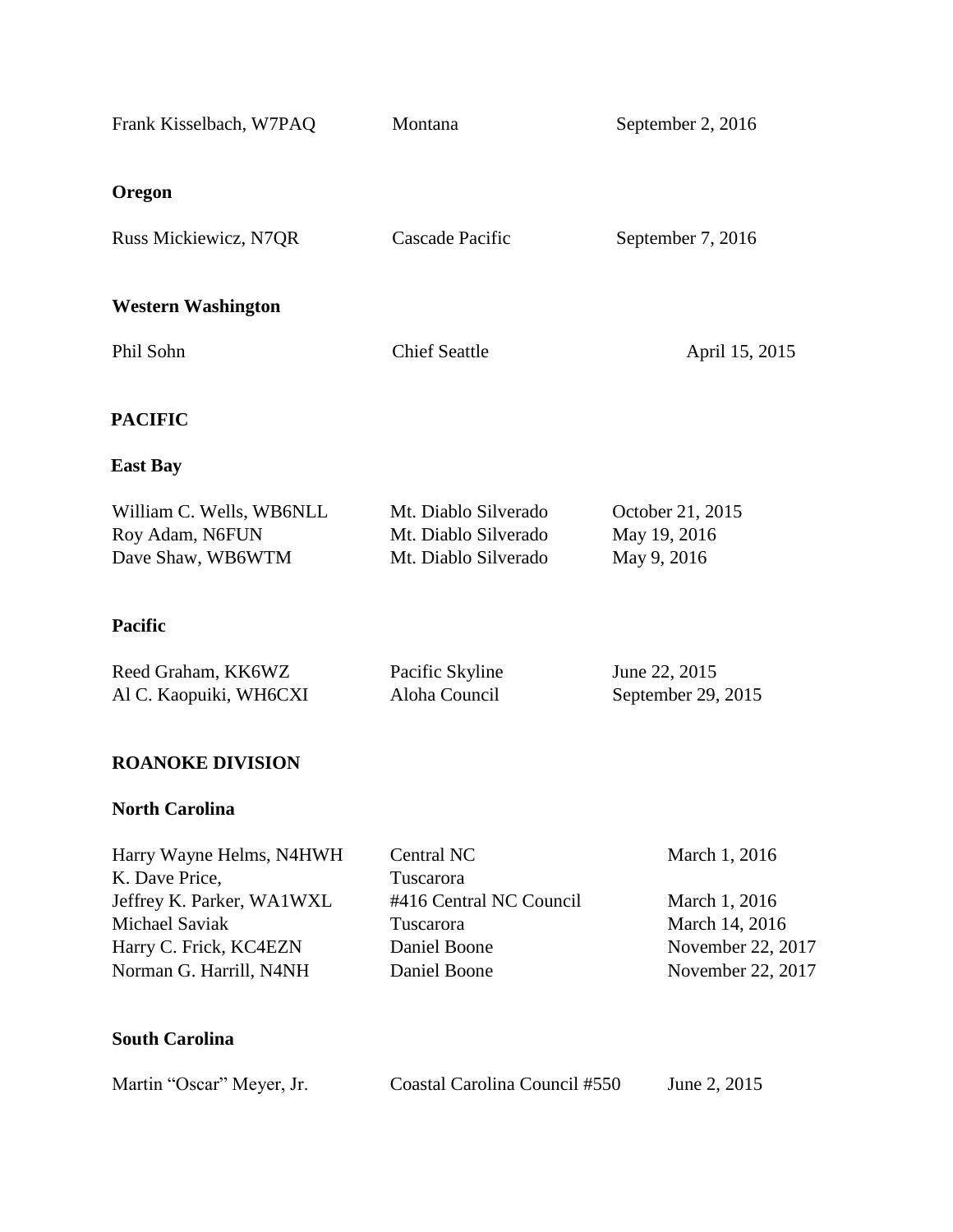Dylan Wilcox

Blue Ridge January 19, 2018

# **Virginia**

| Edward Dudley, WA4ISI | <b>Blue Ridge Mountain</b> | May 11, 2015       |
|-----------------------|----------------------------|--------------------|
| Edward Dudley, WA4ISI | <b>Blue Ridge Mountain</b> | September 19, 2016 |

## **ROCKY MOUNTAIN DIVISION**

### **Colorado**

| Sidney C. Hughes, Jr., KØSCH     | Denver Area Council                | February 27, 2014 |
|----------------------------------|------------------------------------|-------------------|
| James J. Rooney, N4IJR           | Denver Area Council                | February 27, 2014 |
| George R. Weber, KAØBSA          | Denver Area Council                | February 27, 2014 |
| Jonathan Benjamin Lanier, KD7KTJ | <b>Utah National Parks Council</b> | January 15, 2016  |

## **SOUTHEASTERN DIVISION**

### **Alabama**

| Dan Belk, WA4BSA       | Alabama Scout Council-Greater Alabama | May 21, 2015 |
|------------------------|---------------------------------------|--------------|
| James Kimberly, KI4KRE | Alabama Scout Council-Greater Alabama | May 21, 2015 |

### **West Central Florida**

| William Bode, N4WEB | San Gabriel Valley | Jume 2, 2015 |
|---------------------|--------------------|--------------|
|---------------------|--------------------|--------------|

## **SOUTHWESTERN DIVISION**

## **Arizona**

| Thomas J. Fagan, K7DF | Catalina Council | February 18, 2016      |
|-----------------------|------------------|------------------------|
| Wendell Carter, AB4LE | Catalina         | <b>August 16, 2016</b> |

# **Los Angeles**

| Travis J. Williams, AF6WU | San Gabriel Valley | August 26, 2015 |
|---------------------------|--------------------|-----------------|
|                           |                    |                 |